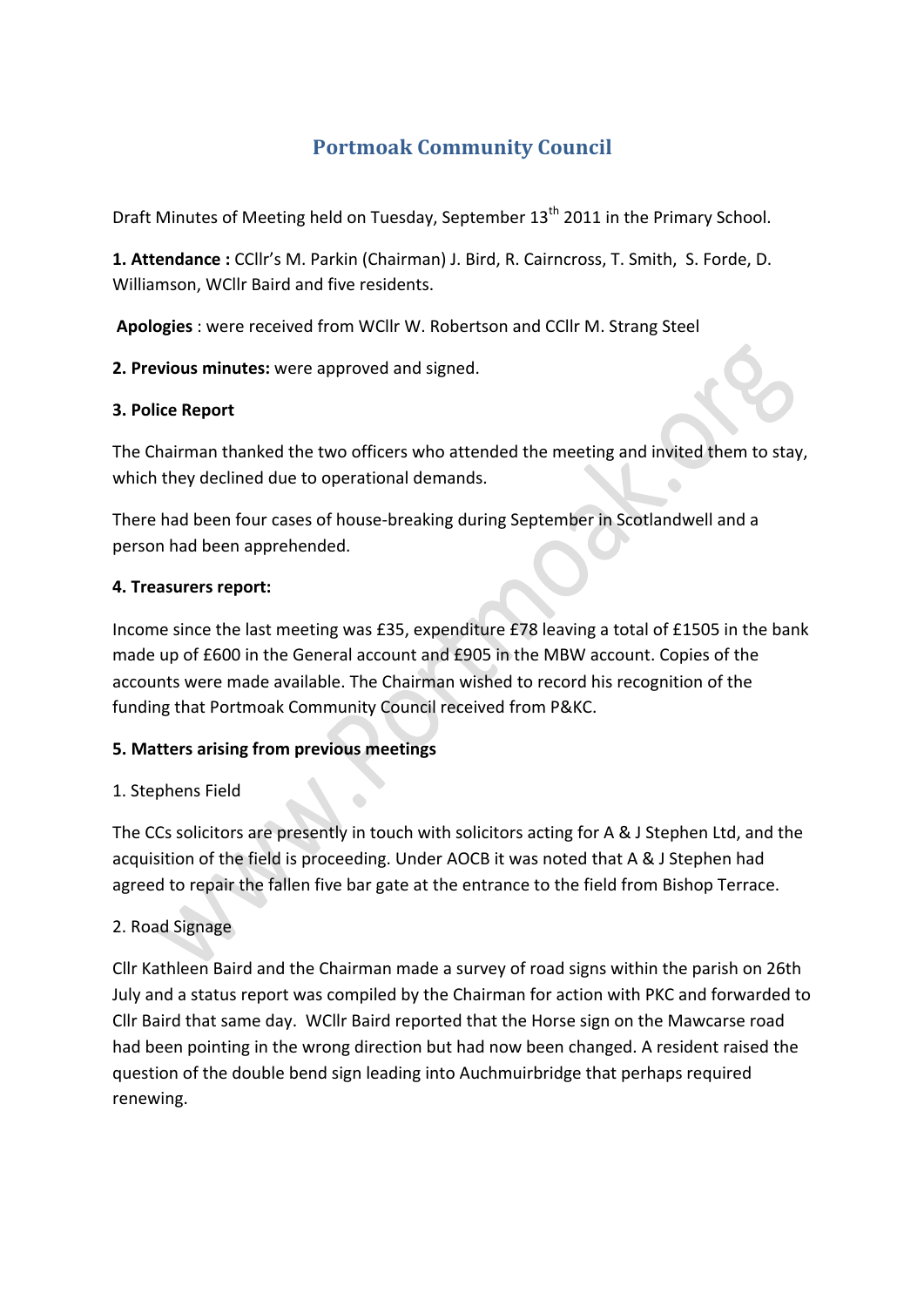It was noted that residents can report road problems via 'Clarence'. If this is done via telephone the caller is routed direct to Edinburgh City Council but if reported via e mail then a reference number can be received and the progress on the problem can be logged.

However, CCIIr Smith informed the meeting that he had reported a number of problems via 'Clarence' and was then unable to find out the progress on the problems. One of the issues reported had been the hedge between Easter Balgedie and Kinnesswood which had been reported as a safety hazard to pedestrians forcing them into the road.

CCIIr Cairncross asked what the P&KC policy was re sightlines since the problems with these might increase if hedge cutting is removed from the P&KC budget. WCllr Baird would seek answers to these problems.

#### Post Meeting Note:

a) The hedge alongside the road between Easter Balgedie and Kinnesswood is privately owned and the owner will be contacted and notified of the concern for users of the path.

b) The double bend road sign at Auchmuirbridge is in place but may require refurbishment

## 3. Kinnesswood Bus Shelter Area

Following his initial approach to P&KC in May, the Chairman had again contacted Andrew Warrington of the Public Transport Unit at P&KC on 2nd September, and a meeting between all interested parties and Mr Moray Fraser of P&KC will be organised shortly. It is anticipated that P&KC will provide a new roof for the Shelter, and may assist with other improvements being considered by the CC, and also by Portmoak organisations such as Kinnesswood in Bloom. It was noted the nesting birds would soon be moving to a warmer climate.

A resident asked if the ownership of the area had been determined. The Chairman replied that this had not been determined, but as the repair of the roof was the prime consideration, perhaps together with some minor improvements, ownership of the area was not an issue at present.

# 4. Build Outs

The defect with these is that each has only one warning sign, to inform oncoming same-side traffic, whereas there should be two such signs, back to back, so that traffic coming from the opposite direction is also informed. The Chairman had conveyed this information to WCllr Baird for action. WCllr Baird informed the meeting that reflective tape would be placed on the back of the single bollards. The Community Council accepted this as a solution.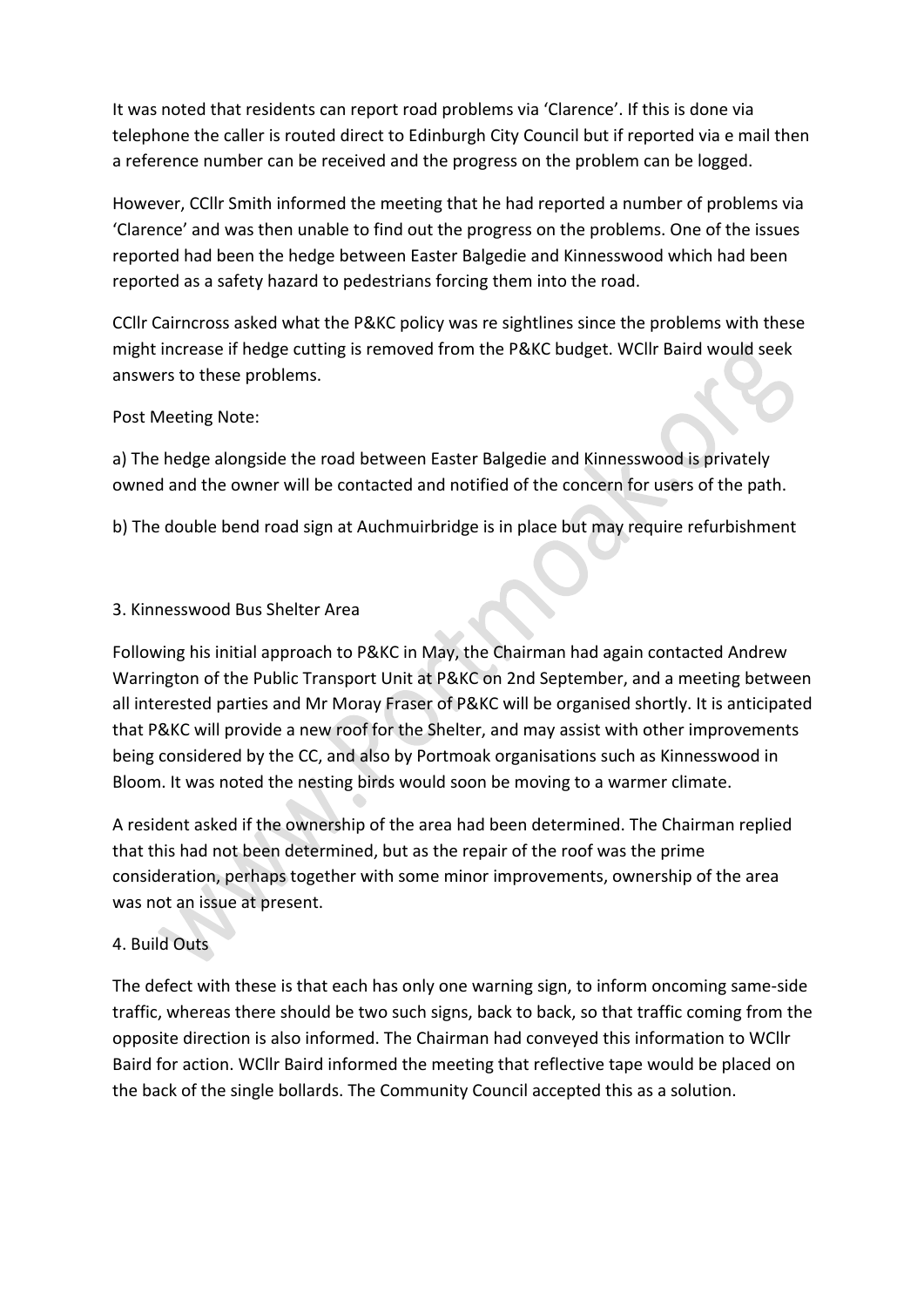#### 5. Water Level in Loch Leven

A response from Mr Keith Miller, Clerk to the River Leven Trustees, was received on 12th August, to say that the information he needed to respond in full had not yet come to hand, but he had been expecting this within a fortnight and would be in touch again. Nothing received from Mr Miller at 13th September.

## 6. Convention of P&K Community Councils

The Chairman attended a meeting in Perth on 20th July at which there had been considerable discussion on the way forward, and the Convention was proceeding. Next meeting of the Convention will be held on 5th October.

#### 7. Wall Opposite Portmoak Hall

In consultation with the Chairman, local residents had decided that the most acceptable and suitable finish for the wall was grey cement rendering. The options of harling or painting had been rejected. It was asked that this rendering should also be applied to the top of the wall as well as the sides, to prevent ingress of rain. Prior to this however, the longer bolts promised to properly secure the handrails would have to be fitted.

It was noted that the contractor had been asked to complete the outstanding work and that it would be confirmed if these bolts had been replaced.

# 8. Proposed Forum of Kinross-shire Community Councils

Following Cllr Barnacles presentation in favour of this proposed Forum at the July CC meeting, the Chairman had subsequently responded to Cllr Barnacle at length, and had also spoken to Cllr Barnacle regarding a modified format for such a Forum.

The first meeting of this proposed Forum, to discuss how best it might operate to mutual CC advantage, and to establish the basis of its relationship with PKC, will be held on 27th September 2011. The Chairman and CCIIr Dr Robin Cairncross will be attending.

An exchange of information between the Kinross-shire CC's would be useful but other issues need to be clarified.

9. Pedestrian Footpath between Easter and Wester Balgedie

Cllr Robertson had previously asked George Lawrie of TRACKS about the creation of this missing link of the pedestrian pavement on the A911 between Easter and Wester Balgedie, and the Chairman had asked Cllr Robertson if any response from TRACKS had been received. A response from Cllr Robertson is awaited although WCllr Baird reported that the issue was discussed at the last TRACKS meeting.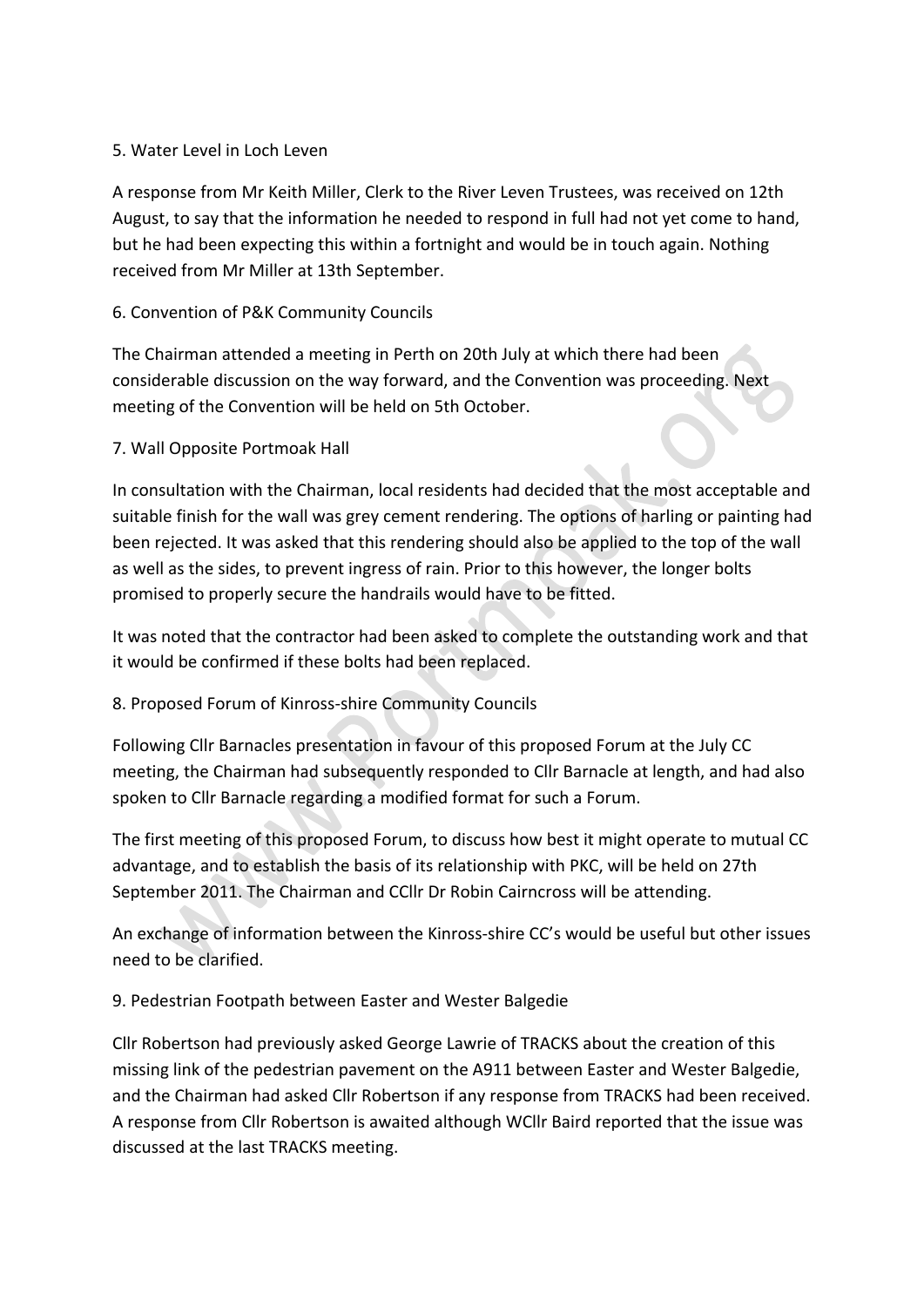The possibility of a roadside pavement / path has been discussed in the past as residents of Wester Balgedie do not have the facility of safely walking into Kinnesswood via the A911. It was also noted that the absence of a footpath was also a danger for people using the Heritage Trail and attempting to return via the A911 to the car park at Loch Leven's Larder. Cllr Baird indicated that it was not likely that such a path could be provided from the latest P&KC reduced capital expenditure budget.

## **6. 
Subcommittee reports**

## **Paths, Pavements and Roads**

A culvert on the Michael Bruce Way was being washed away and contact had been made with the Perth and Kinross Countryside Trust to assist in the repair. Signs had been erected by them warning walkers of the problem. The land owner had been informed and it was now necessary to arrange a repair.

It was suggested by CCllr Smith that a list of paths, together with an overview of their condition within the parish would be useful, and he would undertake to complete this.

## **Planning**

CCIIr Cairncross reported that matters raised with Mr Nick Brian of PKC Planning and Mr Ian Innes of PKC Legal Services were ongoing. Progress was being made.

The CC recommended that no objection be made to the following applications:

11/01375/FLL 6 Gamekeepers Court Kinnesswood Kinross KY13 9LZ Alterations and extension of house to install french windows and first floor balcony

11/01243/PN Mid Bowhouse Leslie Glenrothes KY6 3JH Erection of an agricultural building

11/01323/FLL "Benarty" Wester Balgedie Kinross KY13 9HE Installation of solar panels

11/01359/FLL 3 Wellburn Scotlandwell Kinross KY13 9JQ Modification of existing consent (09/01558/FLL) to extend dwellinghouse (in retrospect)

11/00919/FLL The Wash House and Historic Well at Well Road Scotlandwell Alterations and Refurbishment of wash house to form interpretation centre

11/00920/LBC The Wash House and The Historic Well at Well Road Scotlandwell Alterations and Refurbishment of wash house to form interpretation centre (Listed Building Consent)

11/01123/FLL 3 Middleburn Cottages Kirkness Cardenden Lochgelly KY5 0HH Change of use of garden ground to industrial storage and erection of a steel frame garage with lean-to log store.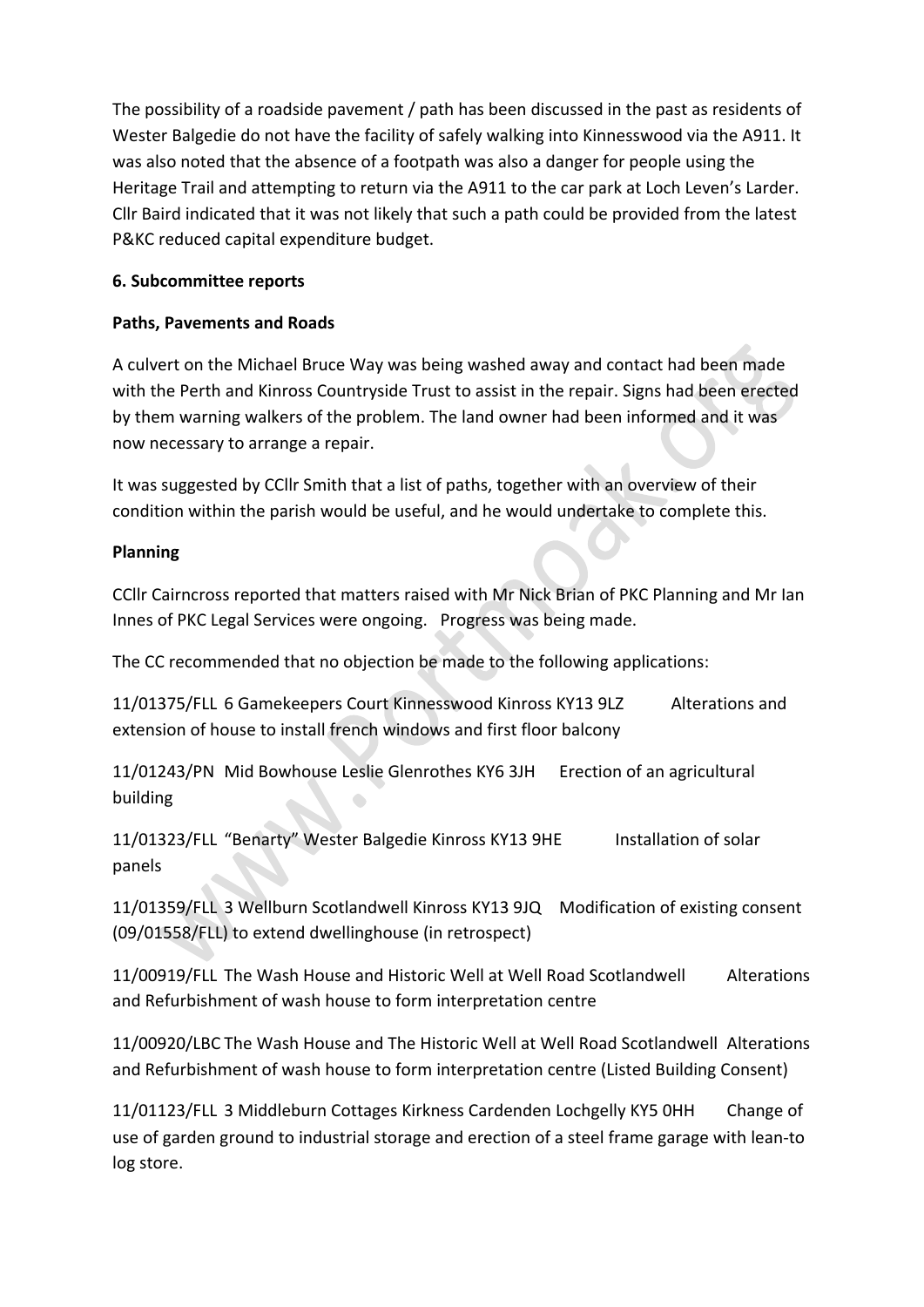11/01173/FLL Land 360 Metres North Of Kirkness Farm Cardenden Erection of a Pumping Station, formation of access, and ancillary development.

The CC recommended that an objection be made to the following application:

11/00922/IPL Colzie House, Easter Balgedie

Kinross KY13 9HQ Erection of a dwelling-house (in principle)

An updated rolling list of all applications may be found on the CC website.

#### **Ward Councillor Reports.**

WCllr Baird explained that there was a Community Environment Fund whereby communities could apply for up to £10,000 of matched funding.

Two play-parks had been closed in Kinross-shire in an effort to reduce the maintenance budget.

Cuts in P&KC expenditure are being seen in terms of staff and budgets.

#### **7. 
AOCB**

1. Scotlandwell bus stop.

CCIIr Forde expressed concern that the Portmoak primary school buses are stopping in an area which is short of space for waiting schoolchildren and this is causing concern with parents. The Chairman had made a site visit and suggested that a movement of the bus stop to a position between Jamesfield and Bankfoot Park, where the pavement was wider, would provide more space and solve the problem.

WCllr Baird said that this situation should be taken up directly with the school and she would endeavour to obtain the contact name and pass on to Cllr Forde.

Post Meeting Note: WCllr Baird has forwarded the necessary contact information.

2. Election of Community Councillors.

Following a nationwide review of community councils, certain changes have taken place with regard to the future election of community councillors. Elections will now be administered by P&KC and will be held for all community councils on November 3<sup>rd</sup> 2011 and the term of office for community councillors will be four years. In the event that more nominations than vacancies are received, an election will take place by postal vote. Portmoak is allowed eight community councillors, and the present seven are pleased to stand for election again at the November election